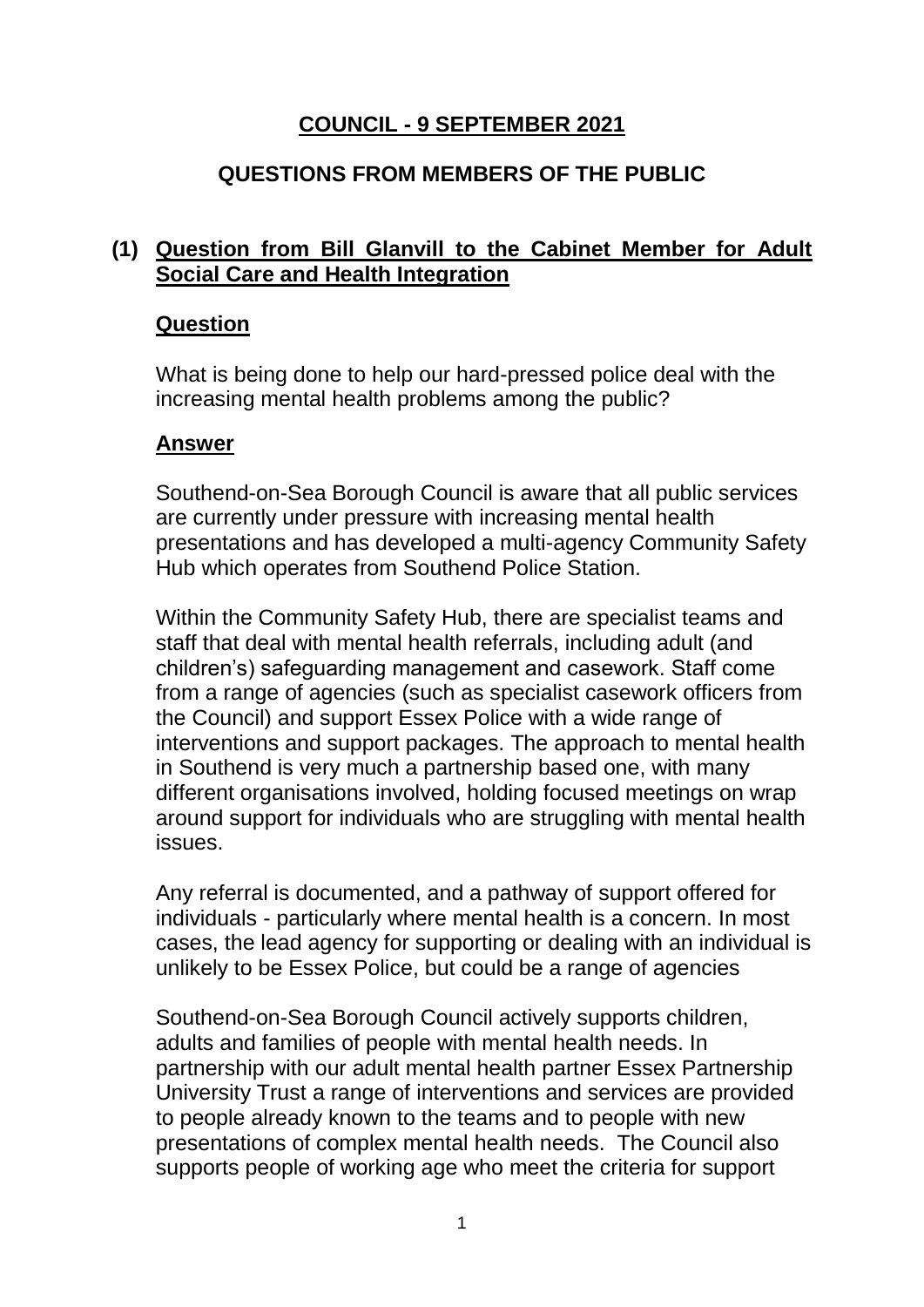under the Care Act 2014. There is also extensive support provided by Emotional Wellbeing and Mental Health Service and Essex Partnership University Trust, via their Outpatient Services, Depot Clinics and nursing support.

The Police are generally involved when an incident occurs and is reported via 999 or other means. The Police will attend and assess and then refer to one of the specialist agencies if an individual is deemed to have mental health issues.

The Essex Police Form 'SETSAF' is a referral form which links Essex Police into Social Care with regards to adults. This isn't just limited to mental health, but any safeguarding concerns. There is also a juvenile version which is a 'PP57' Form, which again, is processed through a Triage service to review and establish any care/intervention opportunities within Social Care.

#### **(2) Question from Paul Boulton to the Cabinet Member for Transport, Asset Management and Inward Investment**

### **Question**

I live close to St Thomas More and the Westcliff Schools. Every day, from 1430 onwards people park dangerously right on the corner of Arundel Gardens and Kenilworth Gardens. It is often the same people. I have reported this several times – whether as a result or not the 'spycar' has been round – but I have only seen it in the morning – not in the afternoon when the problem occurs.

I have no desire to see people fined – but I do want this dangerous behaviour to stop before someone gets badly hurt.

Will the Council undertake to work with the schools, the police and anyone else appropriate to personally contact the offenders to educate them as to the dangers of what they are doing, and to press for the harshest penalties allowed by law should the same offenders continue to stop / park in this manner?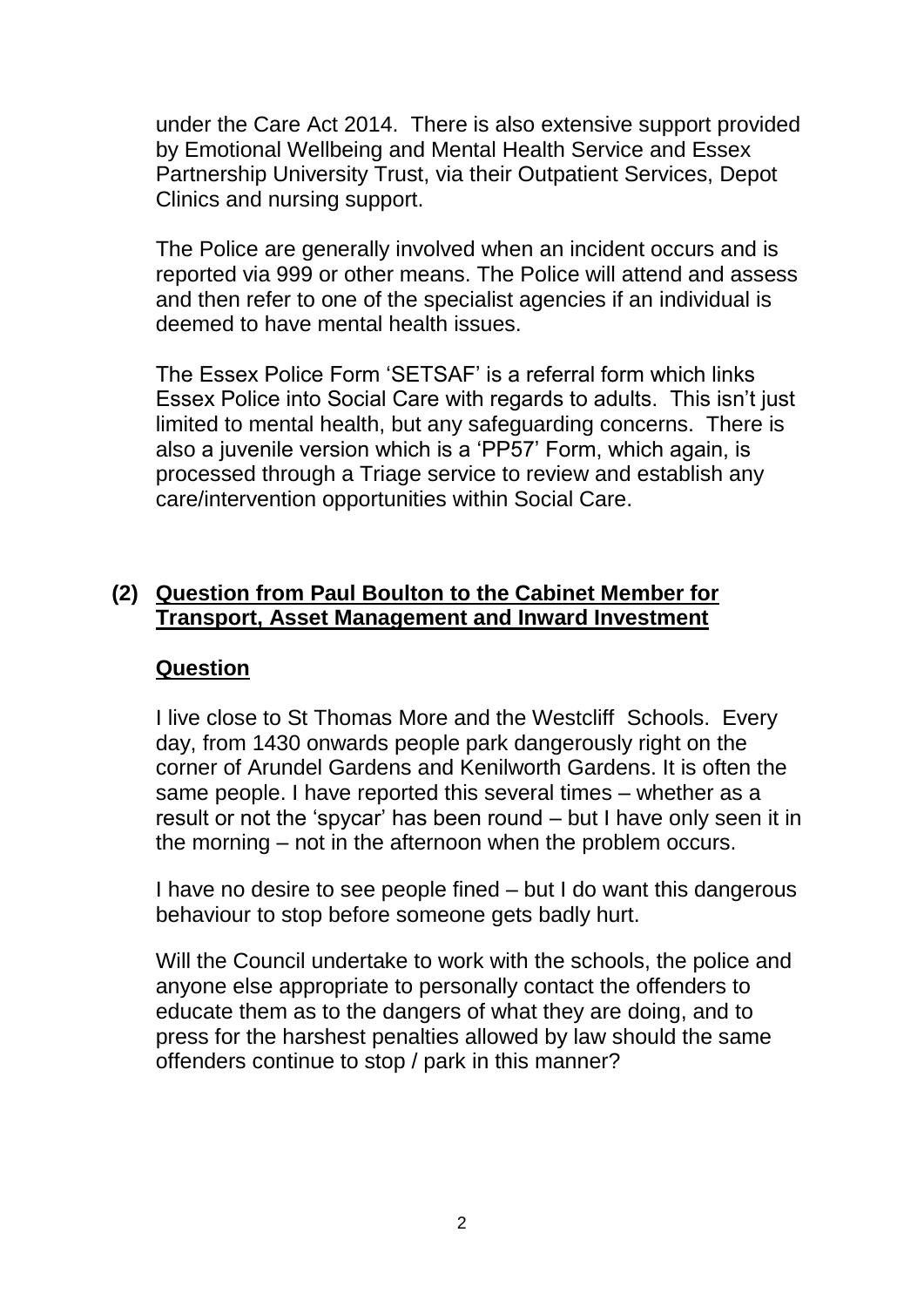### **Answer**

The Council are undertaking a road safety scheme to install junction protection across the Borough, and we will be investing £650,000 over 2 years on this key safety project. We will ensure this location is identified as a key location whilst also looking at what other parking restrictions can be implemented to keep our roads and pedestrians safe.

Where possible we will always endeavour to work with our stakeholders including schools to educate drivers on how their inconsiderate parking behaviours affect pedestrians.

### **(3) Question from Andrew Atkinson to the Cabinet Member for Environment, Culture, Tourism and Planning**

## **Question**

When I asked you in December about local comparison in assessing the wider Hamlet Court area for conservation designation you said, quote, 'Comparison with other values...is not a factor which should be given any weight' and, in referring to Leigh, that comparison was not, quote, 'considered of any relevance'. Yet later your own consultant Purcell used comparison with other parts of the borough in several places in their report now before Members and Historic England have supported comparison in conservation.

Why is it now acceptable to extend Leigh Cliff Conservation Area with a street block of less than special interest and considerable erosion but exclude the wider Hamlet Court area with its considerable historical and some architectural special interest doesn't this show unfair local bias and failure to meet the requirements of the NPPF?

### **Answer**

Designation of a Conservation Area is looked at taking account of the historical and architectural merit of the area and is considered in the context of the National Planning Policy Framework (NPPF) and its stipulations regarding Conservation Areas and their designation. It is important that any Conservation Area designation is founded on the architectural and historic merits of that area only both in law and being mindful of Government policy.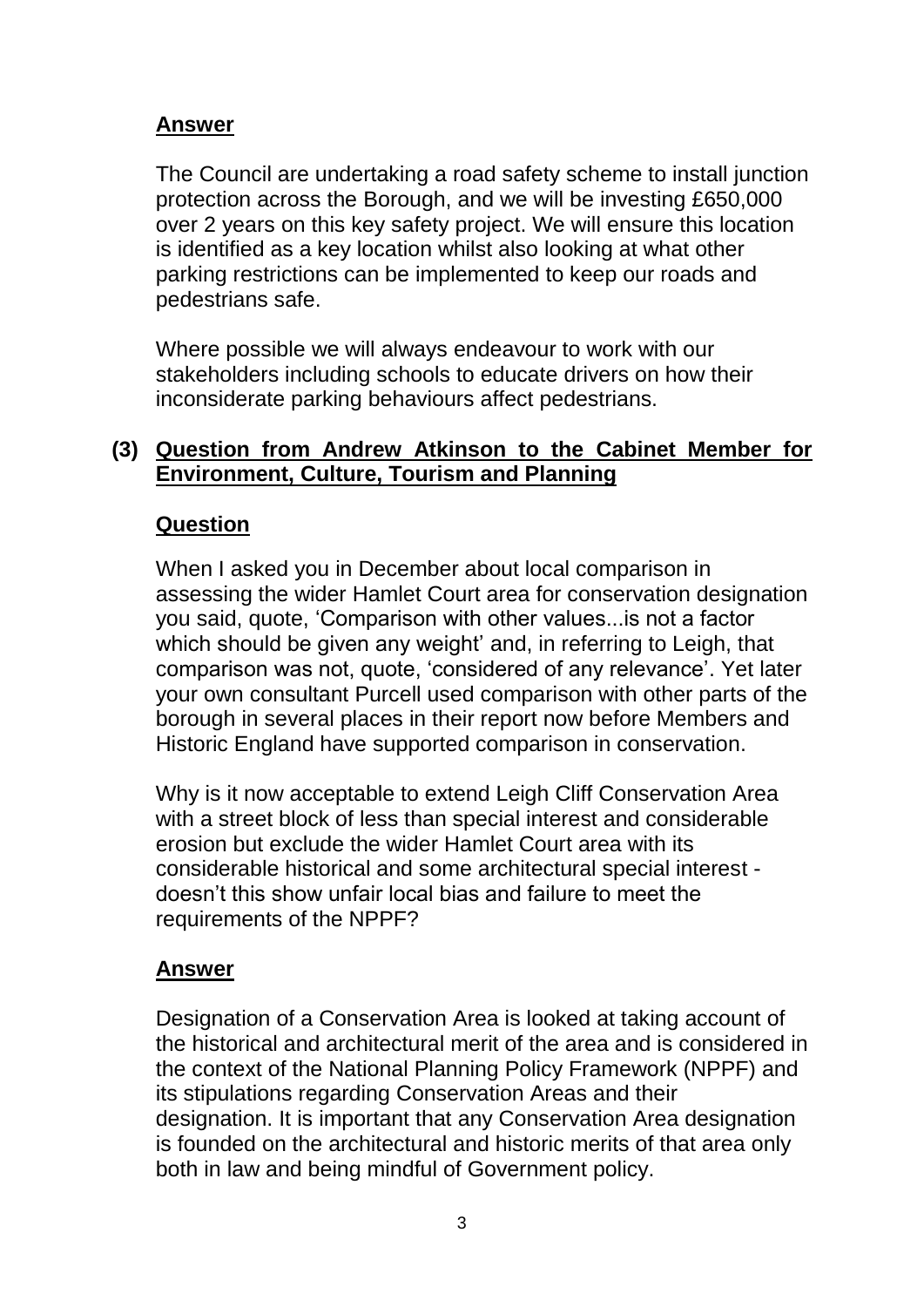The proposed Hamlet Court Road Conservation Area boundary, as set out in its accompanying Appraisal, is wholeheartedly supported by Historic England, the Government's key advisor on the historic environment.

The Conservation Area Appraisal for Hamlet Court Road makes reference to Southend's other main retail centres (Southend Town Centre, with the district centres of Leigh and Westcliff), in regard to the retail hierarchy of the Borough. However, direct comparisons between the area's historic and architectural character and other areas are not made within the Appraisal - and comparison with other Conservation Areas is not a factor that is to be given any weight when considering whether or not a new Conservation Area should be designated.

## **(4) Question from Andrew Atkinson to the Cabinet Member for Environment, Culture, Tourism and Planning**

Your conservation area recommendation for Hamlet Court Road now divides the road and omits nearly all of the local residential parts. Most traders that actively support conservation designation are in the southern, also omitted half of Hamlet Court Road. Three pre-eminent international and national experts, Dr Mervyn Miller, James Bettley and Professor Andrew Saint have supported wider designation, providing a level of scrutiny previously unheard of in the entire history of local conservation in our town.

Without the engagement of the wider area and without a regeneration plan please can you explain your 10 year outcome plan for your proposed designation to the northern half of the road?

### **Answer**

As noted in answer to the previous question, the proposed Conservation Area designation at Hamlet Court Road is fully supported by Historic England.

Historic England supports the proposed boundary of the new Conservation Area and is satisfied that this area meets the requirements as set out in the National Planning Policy Framework (NPPF). A wider area was looked at as part of this process. However, the Council's expert consultants Purcell, our Officers and